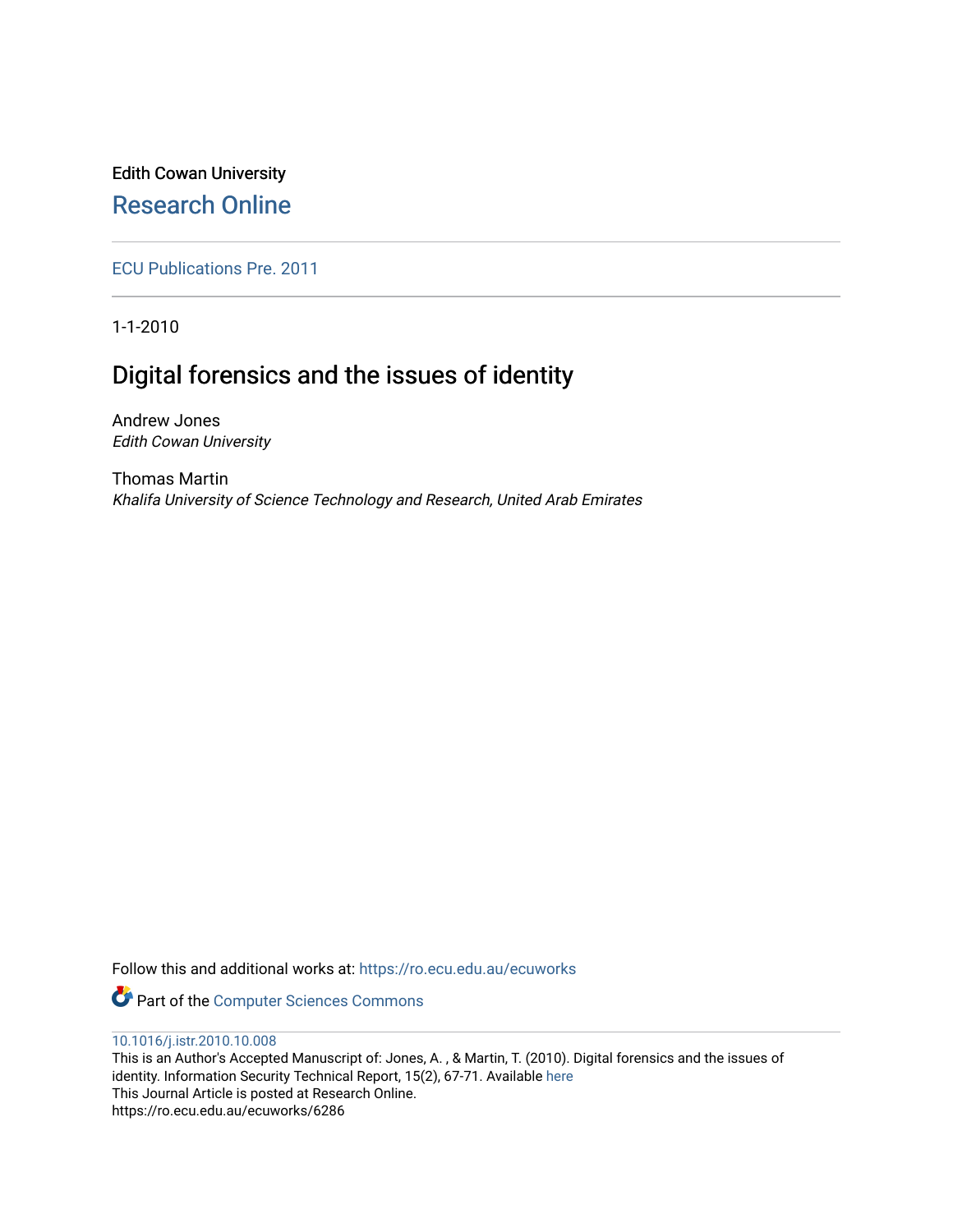# AUTHOR QUERY FORM

|           | Journal: ISTR               | Please e-mail or fax your responses and any corrections to: |
|-----------|-----------------------------|-------------------------------------------------------------|
|           |                             | E-mail: corrections.eseo@elsevier.tng.co.in                 |
| EL SEVIER | <b>Article Number: 2172</b> | Fax: +31 2048 52789                                         |

Dear Author,

Please check your proof carefully and mark all corrections at the appropriate place in the proof (e.g., by using on-screen annotation in the PDF file) or compile them in a separate list.

For correction or revision of any artwork, please consult [http://www.elsevier.com/artworkinstructions](mailto:http://www.elsevier.com/artworkinstructions).

Any queries or remarks that have arisen during the processing of your manuscript are listed below and highlighted by flags in the proof.

| Location<br>in article | Ouery / Remark: click on the O link to go<br>Please insert your reply or correction at the corresponding line in the proof |  |
|------------------------|----------------------------------------------------------------------------------------------------------------------------|--|
| Q1                     | As per the journal style, abstract is mandatory. Please provide abstract for this article.                                 |  |
| O2                     | Please check the country name in affiliation "b".                                                                          |  |

Thank you for your assistance.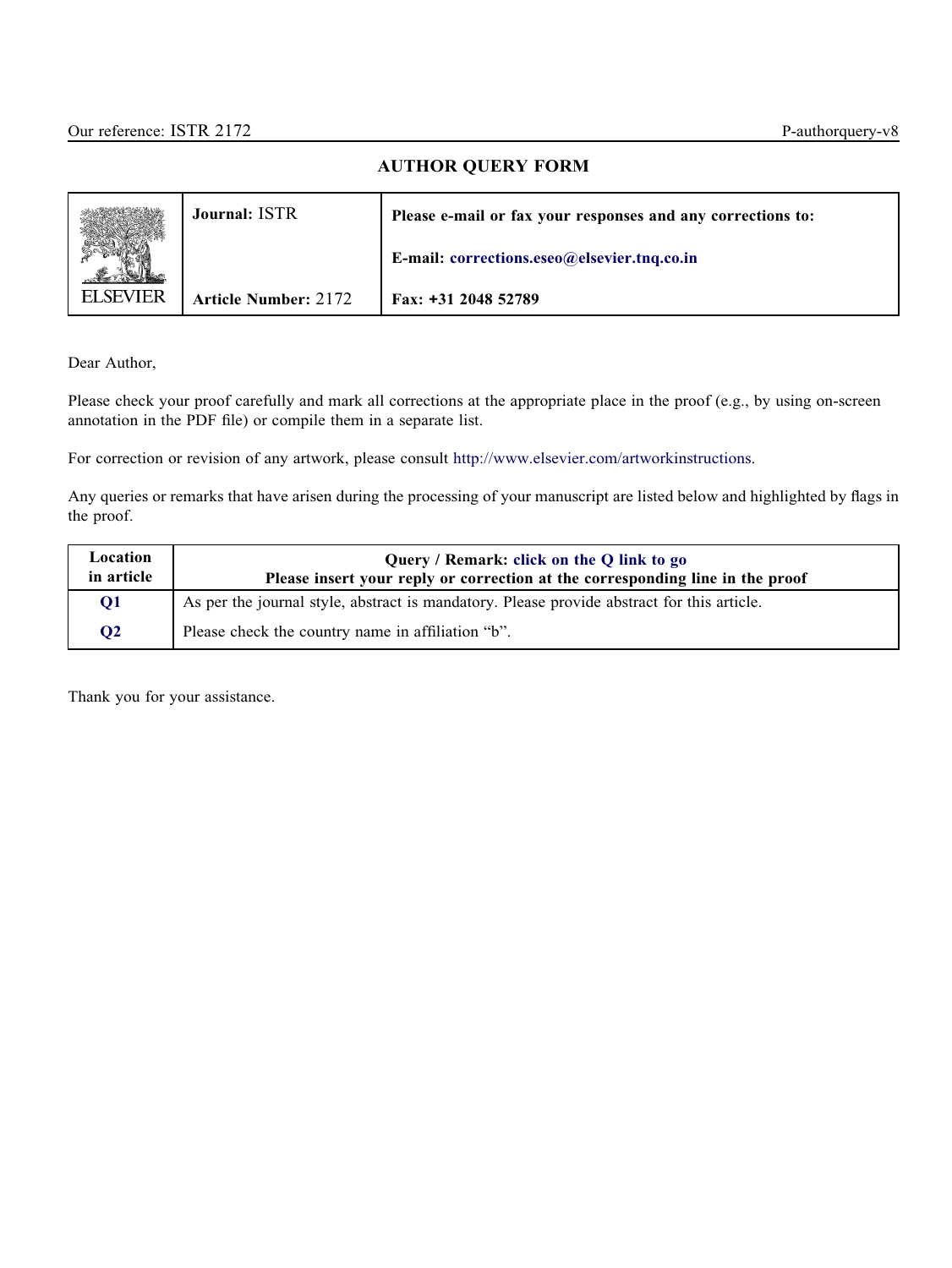#### **ARTICLE IN PRESS** ISTR2172\_proof ■ 27 October 2010 ■ 1/4

INFORMATION SECURITY TECHNICAL REPORT XXX (2010)  $I=4$  $I=4$ 



# Digital forensics and the issues of identity

 $_{\mathrm{Q1}}$  Andy Jones  $^{a,b,*}$ , T. Martin  $^{a}$ 

<sup>a</sup> Khalifa University of Science Technology and Research, United Arab Emirates **b Edith Cowan University, Australia** 



There are an increasing number of issues that relate to the identity of all users of Information and Communications Technologies (ICT). These are challenging not only individuals and organisations but also the law enforcement community. At perhaps the most fundamental level is the question of what we commonly consider to be the identity of an individual. Prior to the introduction of widely used ICT, in the developed world the identity of an individual was established and normally based upon documentary evidence. This was typically in the form of a birth certificate, a passport, an Identity card or some other, normally attested document such as a social security card or a driving license. Based on these documents, people had just one identity. The use of these documents was not foolproof and all could be forged, copied or stolen, although the effort required to acquire the original document and to produce a copy that would pass even the most cursory of inspections, somewhat limited this threat. As the use of ICT has increased, people in developing countries have gained access to global communications and the services that can be accessed through them. Many of these countries do not have accreditable document sources on which an identity can be founded. The birth certificate, which in the West is accepted as the foundation document for a persons' identity, in other countries either does not exist or is not held in a centralized system.

The concept of a person having one, unique identity has also changed. In the digital environment there are now a number of arguments for a single person having multiple identities. Examples of this might be one identity that is used for social networking while another that is used for on-line banking or shopping. This is a totally different approach to that which is normally applied in the physical world and as a result can be difficult to reconcile.

# 2. The changing environment

The introduction of a wide range of technologies has changed the whole environment we operate in. We find ourselves having a greater dependence on ICT systems. This is not to say that the environment has changed because of the technologies, but rather the new technologies have led to the introduction of products and services that have allowed society to change to meet a range of aspirations and pressures. In the last thirty years or so we have seen the introduction of public access to the internet and have now reached a point where mobile communications for both voice and data is almost ubiquitous. We can now easily check our location and share this information through the use of Global Positioning System (GPS) technology. This has become embedded in most mobile devices such as laptop computers, handheld devices such as Personal Digital Assistants (PDAs), mobile phones and even cameras.

In the computer environment, we have seen a progression from centralized management of computer systems, where organisations owned the infrastructure and could more easily control access to their systems, to the Internet and the use of the public infrastructure, where access to a system can potentially be gained at low or no cost from anywhere in the globe. At the same time the range of methods of access to an ICT system have grown from having to connect directly to a system by cable, to dial up access over the fixed telephony system to the current situation where it is possible to connect from a mobile handheld device (mobile phone, PDA, Netbook, laptop) via wireless access points or the mobile telephony system. It is currently possible in most parts of the world to obtain an anonymous email account through Hotmail or Google or a host of other sources and to gain anonymous access to the internet from either WiFi hotspots or from an untraceable pay-as-you-go mobile phone. This is before other

\* Corresponding author. Khalifa University of Science Technology and Research, United Arab Emirates. Tel.: þ971 509910578. E-mail address: andrew.jon $\square$ halifa.ac.ae (A. Jones). 1363-4127/\$ – see front matter <sup>2</sup> 2010 Published by Elsevier Ltd. doi[:10.1016/j.istr.2010.10.008](http://dx.doi.org/10.1016/j.istr.2010.10.008)

<span id="page-2-0"></span> 

> Please cite this article in press as: Jones A, Martin T, Digital forensics and the issues of identity, Information Security Technical Report (2010), doi:10.1016/j.istr.2010.10.008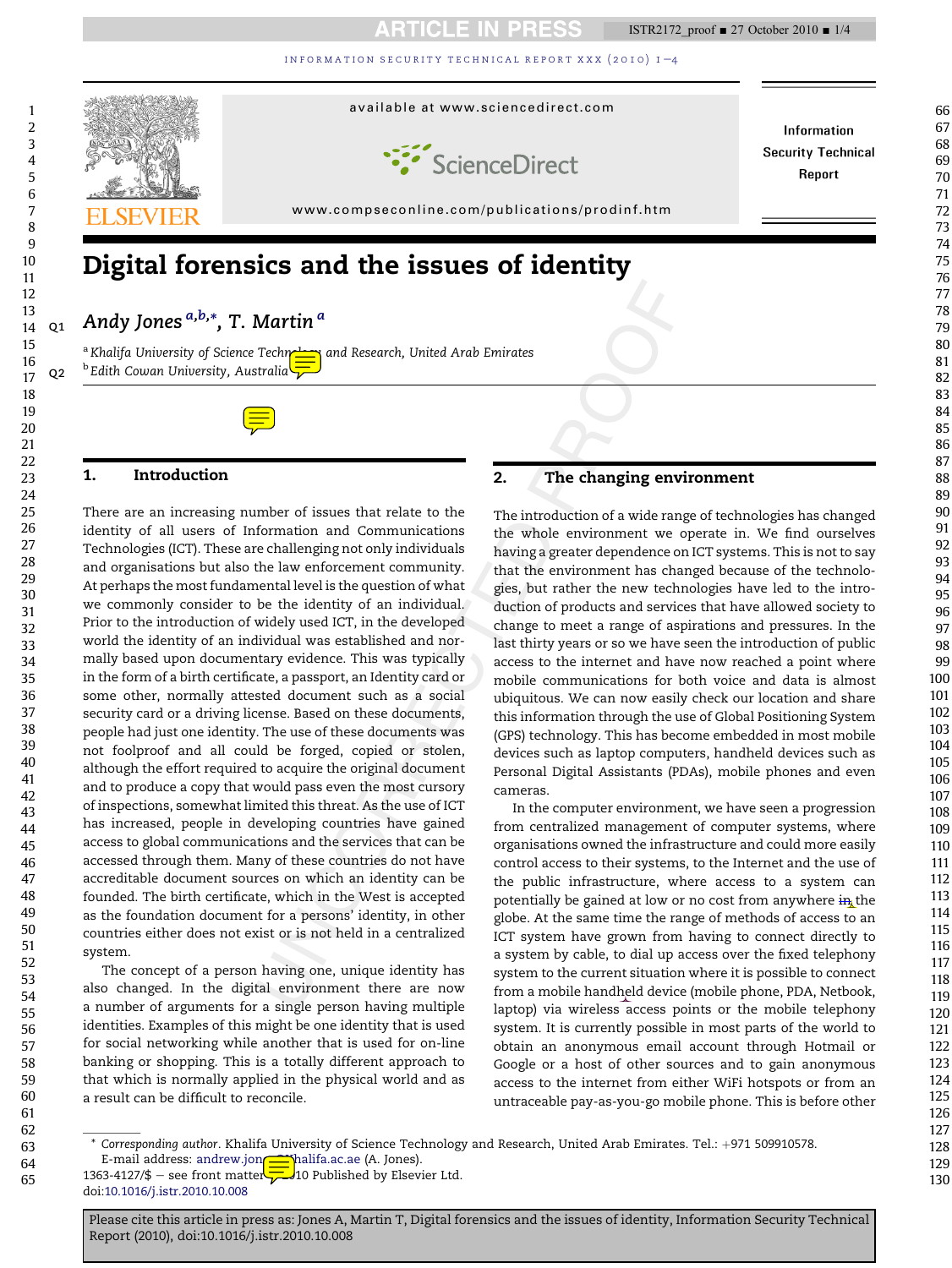illicit methods of connection such as the hijacking of poorly protected home hubs is considered.

All of the advances in the technologies have not only made it increasingly easy to gain access to information, but have also made the issue of identifying the user more difficult as the credentials that they have to use to 'prove' their identity have had to become more international, more electronically based, and as a result, more difficult to validate.

Into this scenario we are seeing the introduction of services such as the ePassport and eVoting. A number of countries have introduced the ePassport, which aims to create harder to forge documents by digitally protecting and storing the information in embedded chips. When this was introduced in the UK, it was quickly demonstrated that the system was flawed and that the RFID tag could be cloned [\(Boggan, 2008;](#page-5-0) [Zetter, 2006\)](#page-5-0) within a very short period.

#### 3. Identity in a global environment

One issue that has proven to be an increasing challenge to determining identity occurs when it becomes necessary to transliterate names from one language to another, for example from Russian or Chinese or Arabic to English. An open and wide interpretation is exhibited not only in the way in which the name is constructed, but also the way in which the name is translated. An example of this might be the translation of the name Mohammed Bin Hussein Bin Faisal Al Qhatani from Arabic to English. The name might be constructed from the Given Name, the Patronym (fathers name) and the Family Name or Tribal Name, but the patronym or the Tribal name may be omitted for convenience. In addition, the word "Bin" which means "Son of" and "Al" which means "the" can be also omitted. In some countries like Moritania, the word "Bin" is replaced by the word "Weld". So the aforementioned name can take different forms of transliteration as Mohammed Bin Hussein Faisal, Mohammed FaisalAlQahtani, Mohammed Hussein Qahtani, Mohmmed Hussein Faisal, etc. More seriously, each element of the name can be transliterated in a number of ways. For example, Mohammed can be represented as Mohammed, Mohammad, Mohamed, Muhammad, Muhammed, Muhamed, Mehmed, Muhamed, Muhammet, Muhamet, Mehmet or even Mohd.

This provides a huge potential for accidental or intentional confusion over the identity of an individual.

#### 4. Social networking

One of the ways in which we communicate and share information has also changed significantly with the near ubiquitous availability and use of the World Wide Web has been the advent of social networking sites. There are currently in excess of 650 such sites, with nearly seventy of them claiming in excess of one million users. Facebook alone claimed over 500 million subscribers ([Facebook Blog, 2010\)](#page-5-0) in July 2010. Together with the popularity of social network sites have come warnings and reports of their use by criminals to gain information that is subsequently used to 'steal' the users identity [\(BBC News, 2007; Perez, 2009\)](#page-5-0).

There is the obvious problem of account hijacking, which can and has been used to extort money from friends who do not know to double check a plea for help via different channels ([Sullivan, 2009\)](#page-5-0). But more sinister is the use of public knowledge in one social network to gain trust in another ([Elgan, 2008](#page-5-0)). If you can become a "friend" of someone in one social network, it is possible to learn enough about them to impersonate them in another.

In the past, people mostly shared personal information with trusted friends when they met in person, during telephone conversations or via a letter. This limited the number of people who gained first hand access to the information and, with the exception of the letter, meant that there was no long term record of the information that was exchanged. With Social Networking, the number of people that an individual shares information with has increased dramatically (according to Facebook ([Facebook Statistics](#page-5-0)), users have an average of 130 'friends') who have visibility of any information that a user posts. So we now have a vastly expanded circle of people who have instant access to personal information, combined with the fact that there is now a permanent record of all of the information that is posted. Consequently, we see a corresponding increase in the level of risk that the information may be misused in some way.

You would hope that the creators of these social networks would strive to make them safe. Any harm that comes to their users through Identity Theft is bad for business. Unfortunately, commercial pressures, whether in the form of advertising or as a result of the desire to capture the live-search/ trending topics market is pushing us towards more open networks. The defaults are clearly in place to expose as much personal information as possible. Consider the case of Rebecca Javeleau [\(Jamieson, 2010](#page-5-0)) who wanted to invite fifteen of her friends to her birthday party. Over 20,000 Facebook users RSVP'd. Similar episodes in the past have lead to serious property damage ([Daily Telegraph, 2010\)](#page-5-0). Though the risk of such highly-publicized events is great, the ones that get so much attention are not the greatest threat, as they are likely to at least provide warning for any adults involved. How many children's birthday parties have been organized on Facebook where instead of thousands, only a handful of strangers learned the details?

For the most part, users of the world wide web and in particular of social network sites have continued the way they approach information sharing in the physical world into the electronic environment, but without realizing that the use of the new environment has changed the level of risk.

In the electronic world, the risk has increased in a number of ways. Firstly, the majority of people appear to be much less cautious about who they accept into their circle of friends. Recent experiments have shown that nearly 40 percent of people asked to be a 'friend' of a character that had been created, but that did not actually exist, accepted the character as a friend within a very short period of time. This gave the character access to the personal details that they had posted and also to the details of their other friends. For a criminal intent on blackmail, identity theft or cyber-stalking, this level of access to an individual's information provides a rich environment in which to operate. There now exists a market for the buying and selling of social network accounts, offering

Please cite this article in press as: Jones A, Martin T, Digital forensics and the issues of identity, Information Security Technical Report (2010), doi:10.1016/j.istr.2010.10.008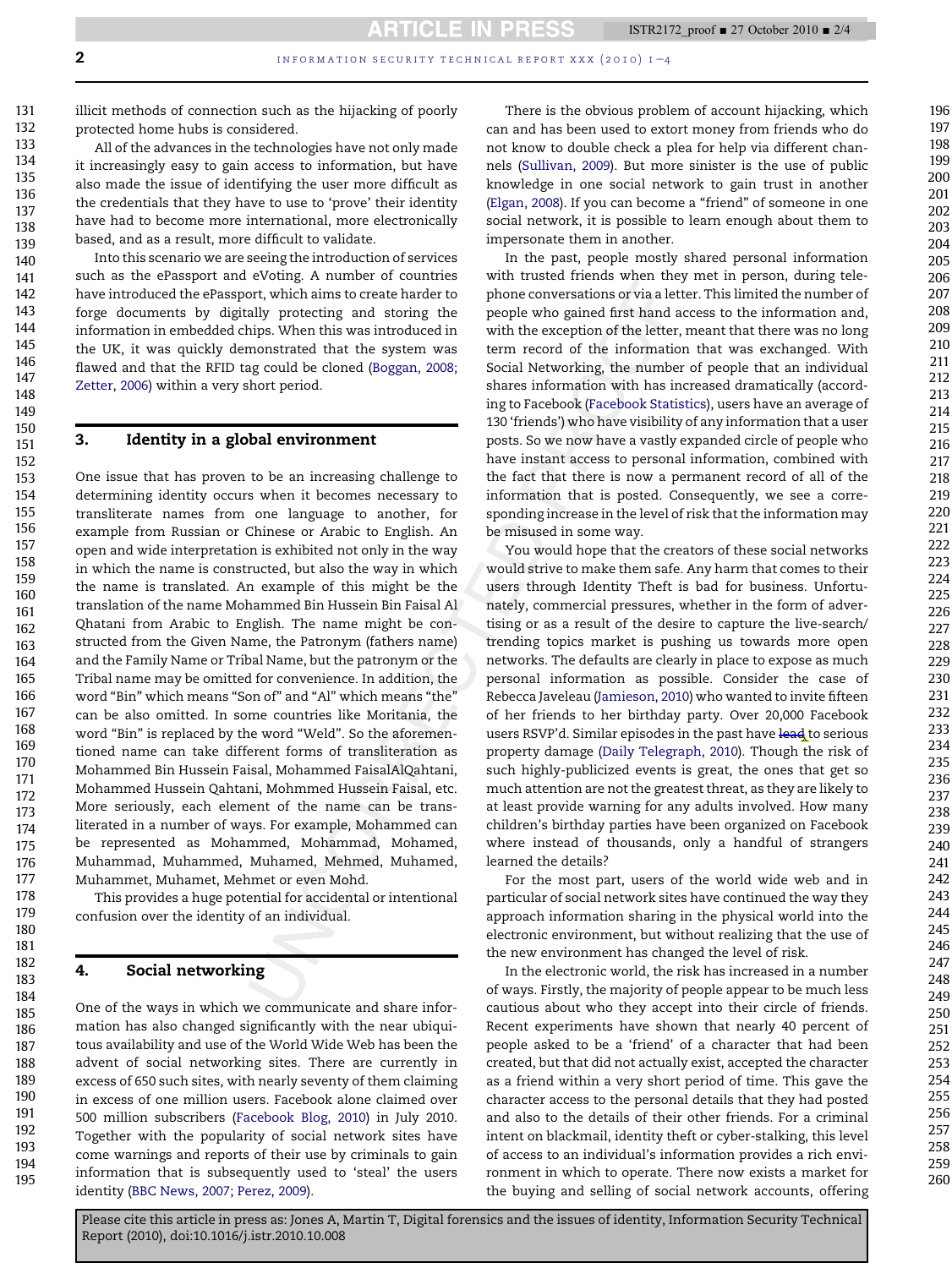financial rewards for access to a large number of people's information [\(Milner, 2010\)](#page-5-0). The level of incidents of identity theft has continued to rise with reports of almost ten million US citizens affected during the year 2008 according to a report by The Javelin Strategy & Research Center [\(Identity Theft](#page-5-0) [Statistics, 2009\)](#page-5-0), a rise of 20% on the previous year.

### 5. Technology

As the technologies have developed and become increasingly widely used, there has been a massive increase in the range of devices that might be used. We have moved from mainframe computers with 'dumb' terminals, to servers and networked PCs, laptops, PDAs, mobile phones, Netbooks, smart phones to the iPad and similar devices. We have also seen the introduction of a range of other digital devices including cameras, MP3 players and GPS devices, all of which have the capacity to store digital information. At the same time the storage capacity of the devices has continued to grow rapidly, which has meant that the volume of information that is stored on the devices is greater and as a result, takes longer to analyse. For the digital investigator, this has meant that they potentially have to have an in-depth understanding of an ever widening set of devices, their operating systems and the applications that they support. For any one investigator the diversity of devices has now passed the point where they can realistically be expected to have an in-depth knowledge of more than one or two of the device groups and has meant that they have had to specialize in specific areas. This in turn has put increasing pressure on an already limited resource and may mean that for an investigation into one incident in which a range of devices are involved, several investigators may be required.

#### 6. Proving an identity

Both the theft of an identity or the use of a false identity in any digital environment is relatively easy. From this it follows that establishing the identity of a suspect to a point where it is beyond reasonable doubt is also increasingly difficult. In digital forensics, it has been relatively achievable to determine the computer or device that has been used in the commission of a crime. What has always been more difficult is proving who was using the device at the time and whether they were in control of the device and responsible for actions taken on it. The latter is increasingly a problem as malware has made modern computers unreliable. The problem now is how far does an investigator have to go to 'prove' that the suspect was using the device at the time in question and whether they were responsible for the actions taken by the device.

This was highlighted in the UK with the Caffrey case ([BBC](#page-5-0) [News, 2003\)](#page-5-0) in 2003 when the 'Trojan Defence' was first successfully used. In this case, the suspect claimed that a trojan (malicious code installed on a system by disguising itself as something benign) had acted on his computer without his knowledge and then deleted itself from the system, leaving no trace. He was subsequently acquitted of the charge.

Proving the identity of the person who had operated a computer would be a relatively simple matter for the digital

forensic investigator if, amongst other things, there was no malicious software and people protected their access credentials for a device and did not share them, either intentionally or inadvertently. It would also help if they selected strong passwords or used dual factor authentication and logged off the device when they had finished using the system. Unfortunately, the real situation is very different. People do not take this level of care in protecting the access to their systems and, as a result, the accountability for actions taken using the device is more difficult to determine. This means that proving a specific individual was using a device at a specific time and that they knew what actions were being performed on that device can be difficult or impossible. It is rarely possible to achieve this using just the records and logs that are maintained by the devices and systems being used and it is often a combination of records that will provide the required level of confidence. This may be a combination of the login details on the device, coupled with access control logs for the area in which the device was located (if the suspect was the only person in the room at the time that the device was used, the main problem remaining is to prove that there was no malicious software running on the system).

There are three sources of information from which an identity can be verified. Traditionally these have been using something that you know (a password) or something that you own (a token) or something that you are (a biometric such as a fingerprint or a retinal scan). The use of two factor authentication (two methods of identification) has been used increasingly to improve the level of confidence that the identity of a person is correct. Two factor authentication usually takes an identifying feature from two separate areas, such as a password and a token. This can significantly increase the confidence that the user is the person that they claim to be, but unfortunately even this is not foolproof.

The use of biometrics as a means of identification has existed for some time now and there has been a gradual improvement in the range of measures that can be used and the effectiveness of the systems used to capture the measurements. The range of measures that can be taken includes fingerprints, retinal scanning, voice recognition, wrist vein patterns, facial features and gait characteristics as well as keyboard input measurements, to name just the most common. One problem is that most biometric measurements are not universally applicable, for example elderly populations and manual labourers are often unable to enroll in a fingerprint biometric system.

The use of something that you own (normally a 'dongle' or a token which generates a one-time use numeric string) is an alternative, but also has potential problems. If you have a token for each separate account, you need to carry and protect them, which can be inconvenient and confusing. If you lose a token, it can be used by someone else who may try to guess the password. The loss of a token may also be extremely inconvenient and result in a denial of access to systems at a time when you need it most. The replacement of a lost token may also take some time.

While the use of passwords has long been regarded as a weak form of identification, there does not yet seem to be sufficient confidence for organisations and users to adopt just

Please cite this article in press as: Jones A, Martin T, Digital forensics and the issues of identity, Information Security Technical Report (2010), doi:10.1016/j.istr.2010.10.008